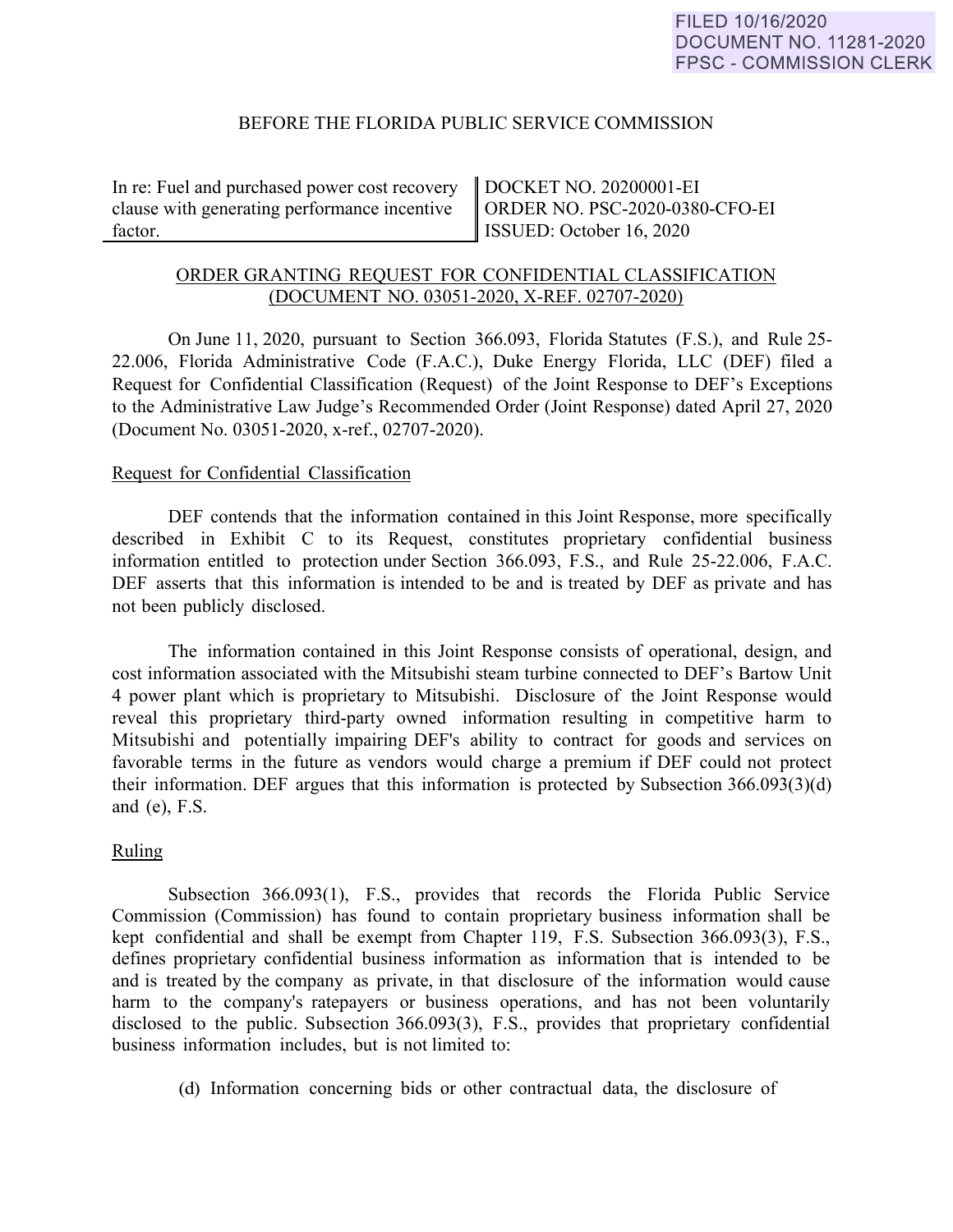which would impair the efforts of the public utility or its affiliates to contract for goods or services on favorable terms.

Information relating to competitive interests, the disclosure of which would impair the competitive business of the provider of the information.

Upon review, it appears the information and data provided in this request satisfies the criteria set forth in Subsection 366.093(3), F.S., for classification as proprietary confidential business information. The pricing terms in vendor and  $3<sup>rd</sup>$  party contracts appear to be "information concerning bids or other contractual data, the disclosure of which would impair the efforts of the public utility or its affiliates to contract for goods or services on favorable terms" and "information relating to competitive interests, the disclosure of which would impair the competitive business of the provider of the information." Thus the information identified in Document No. 03051-2020, x-ref. 02707-2020, shall be granted confidential classification.

 Pursuant to Subsection 366.093(4), F.S., the information for which confidential classification is granted herein shall remain protected from disclosure for a period of up to 18 months from the date of issuance of this Order. At the conclusion of the 18-month period, the confidential information will no longer be exempt from Subsection 119.07(1), F.S., unless DEF or another affected person shows, and the Commission finds, that the records continue to contain proprietary confidential business information.

Based on the foregoing, it is hereby

ORDERED by Commissioner Andrew Giles Fay, as Prehearing Officer, that Duke Energy Florida, LLC's Request for Confidential Classification of Document No. 03051-2020, x-ref., 02707-2020, is granted, as set forth herein. It is further

ORDERED that the information in Document No. 03051-2020, x-ref., 02707-2020, for which confidential classification has been granted, shall remain protected from disclosure for a period of up to 18 months from the date of issuance of this Order. It is further

 ORDERED that this Order shall be the only notification by the Commission to the parties of the date of declassification of the materials discussed herein.